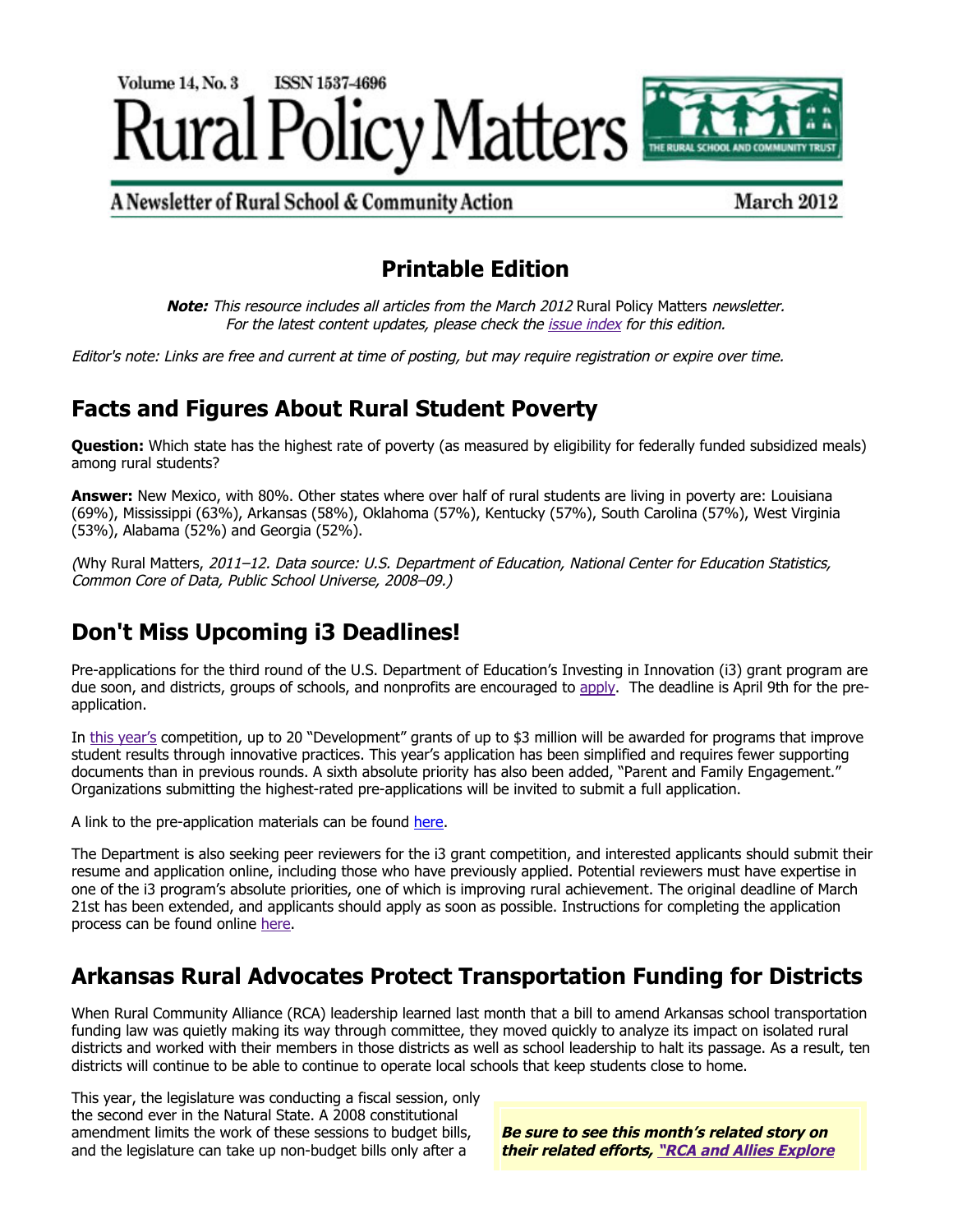resolution passes in both chambers. However, RCA Executive **[New Ways to Build Support for the Work"](#page-1-0)** Director Renee Carr was alerted to a bill making a substantive change in how transportation funds would be distributed:

districts that had closed their isolated schools would also be able to receive additional transportation funding, hurting the districts that were still operating their schools.

Carr responded to the funding threat immediately: she obtained a printout from the State Department of Education showing the effect of the bill on each isolated district, as well as the districts that would benefit from the bill. The impact was significant: \$105,000 would have been shifted from small, poor, isolated districts including Emerson-Taylor, Hillcrest, and Ouachita River to four wealthier districts that closed schools. RCA mobilized superintendents, principals, and organization members in each of the districts that would have lost funding to reach out to their senators, representatives, and members of the legislature's Joint Budget Committee (JBC), where the bill was to be heard. RCA testimony exposed the true effects of the bill on children and families in isolated areas. When the vote was called, the measure — which had quietly been on a fast track to passage with the people affected none the wiser — failed, only receiving three "yea" votes.

<span id="page-1-0"></span>Since its inception in 2003, RCA has been a voice for rural schools and students in Arkansas, and its members are deeply involved in shaping policy to ensure quality education for every student. The organization formed initially as a grassroots movement in response to then-Governor Mike Huckabee's proposals to consolidate most of the state's rural school districts. The group has also successfully organized and advocated for school funding reform and worked to support students in newly consolidated schools. Their expanded mission now includes revitalizing rural communities, and they now have over 1,200 members in more than 50 communities. Be sure to see this month's related story on other RCA efforts, "**[RCA and Allies Explore New Ways to Build Support for the Work](#page-1-0)**."

#### Read more:

Rural Community Alliance website:

• <http://thenewrural.org/>

Brief local coverage of the session:

[www.todaysthv.com/news/article/200759/2/Arkansas-Legislature-adjourns-fiscal-session-](http://www.todaysthv.com/news/article/200759/2/Arkansas-Legislature-adjourns-fiscal-session-)

Additional coverage of this story can be found on the Center for Midwestern Initiatives website:

[www.cmi.ruraledu.org/place-based-forum/68-arkansas-group-thwarts-political-skullduggery](http://www.cmi.ruraledu.org/place-based-forum/68-arkansas-group-thwarts-political-skullduggery)

# **RCA and Allies Explore New Ways to Build Support for Their Work**

Imagine losing your town's school when board members from the larger community in your consolidated school district simply decide through majority vote to close it. Or, imagine being a remote, rural district being scrutinized at every turn using byzantine, illogical regulations designed to force your consolidation as soon as possible. Sounds like overstatement? It's not.

Welcome to rural Arkansas, where the state's consolidation policy forces small rural places with declining enrollments to fight tooth and nail to keep community schools open, with the all-too-often dim hope of preventing young children from spending hours on a bus. And finding support to carry out the important work of protecting students and schools just makes the fight tougher.

But communities are not giving up. Instead, small towns in Arkansas are rolling up their sleeves and devising thoughtful strategies for survival and community improvement. Last month, the Arkansas Rural Community Alliance held a workshop in Alpena on school and community foundation building served to further their work. Co-sponsored by The Rural School and Community Trust's Center for Midwestern Initiatives, RCA's workshop took place in Alpena's City Hall, squarely planted on the community's historic Main Street. Carroll County Electric Cooperative also provided support for the convening.

Nearly 30 people from nine different rural areas spent four hours discussing how to establish, develop, and grow school and community foundations. Participants shared challenges and victories, as well as asked questions on some of the more technical aspects involved in formalizing foundation efforts. The communities represented were Mt. Judea, Fox, Alpena, Diamond City, Lead Hill, Fourche Valley, Leslie, St. Joe, and Valley Springs.

Gary Funk. formerly of the Community Foundation of the Ozarks and now Director of the Center for Midwestern [Initiatives, facilitated the workshop with assistance from RCA's Renee Carr and Lavina Grandon. Grandon is also](http://www.cmi.ruraledu.org/) a member of the Rural Trust's Board of Directors. Funk stressed the importance of having a plan, acting upon the plan, and setting goals that can provide "early victories."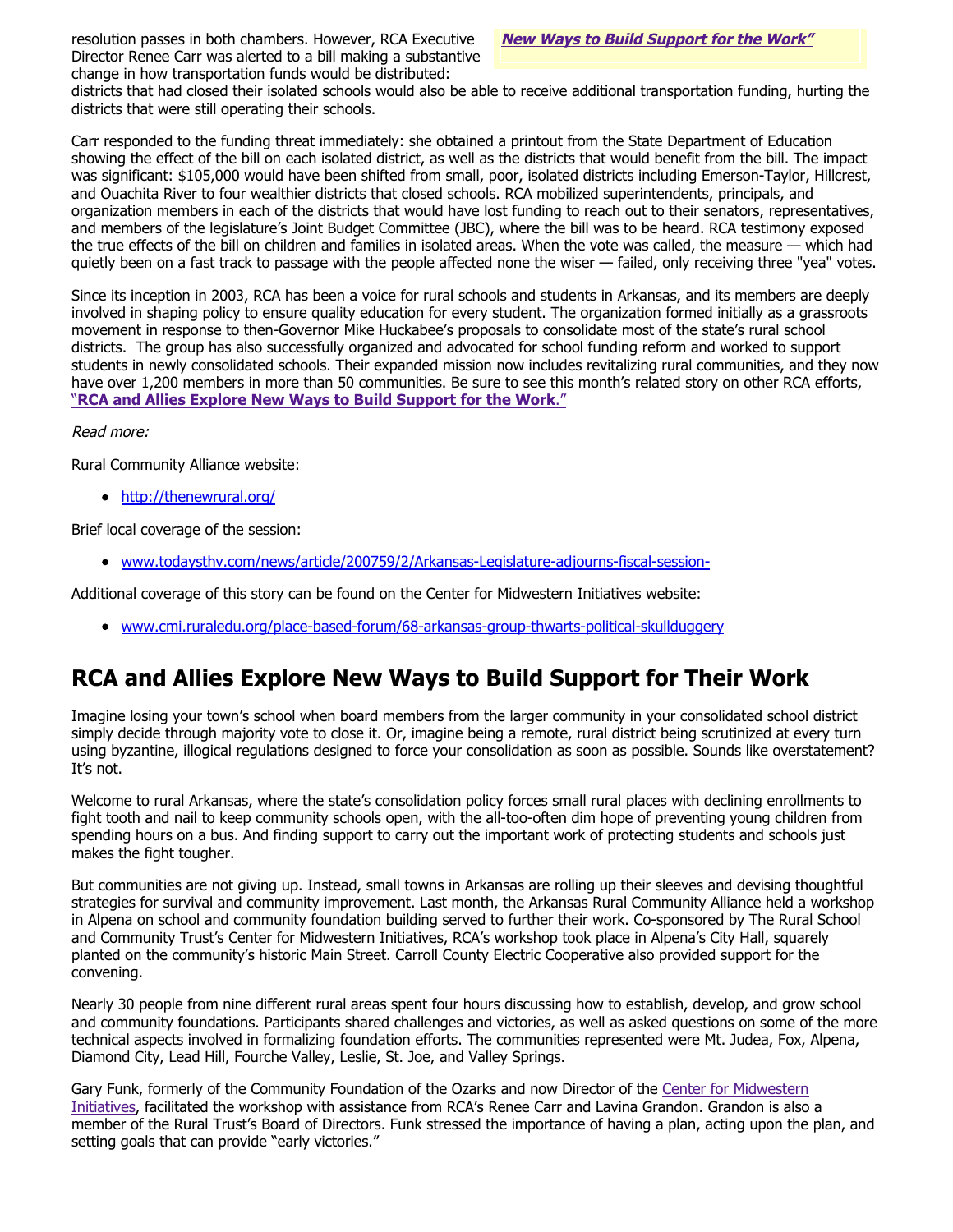Participants also learned that small rural places need to develop social and economic capital through the development of a sturdy three-legged stool: building strong schools, rethinking community and economic development, and devising strategies to maximize philanthropic support.

#### Read more:

Additional information on building rural school foundations can be found on the Center for Midwestern Initiatives website:

[www.cmi.ruraledu.org.](http://www.cmi.ruraledu.org/)

# **ACE Amendment Voted Down But Issue Remains Alive**

The House Education and Workforce Committee took up the [All Children are Equal Act \(ACE\)](http://edworkforce.house.gov/UploadedFiles/The_Student_Success_Act_Summary.pdf) Amendment to the Student Success Bill late last month, but it was ultimately defeated after members were called on to give a roll call vote.

ACE addresses inequities in the Title I funding formulas that currently provide less funding per eligible child in smaller districts than larger districts, regardless of overall poverty rates. Title I is the main funding mechanism of the federal [education law and is intended to improve educational opportunity, especially for low-income children and youth. The](http://www.formulafairness.com/) Formula Fairness Campaign, headed by the Rural School and Community Trust, has led efforts to bring attention to the Title I inequities.

The Student Success Act, introduced by the Republican Leadership of the House Education and Workforce Committee, addresses other issues that are part of Title I, but it does not address the formulas.

In a highly partisan session, members were largely expected to vote along party lines, although support for ACE has been notably bipartisan. The final vote count was 16 yes, 22 no, one abstaining, and one not voting.

The partisan nature of the Student Success Act is part of the explanation for the vote. But during debate on the amendment, members of the Committee, including Ranking Democrat, California Congressman Miller himself, admitted the formula need an "adjustment" and that the merits of the issue needed to be addressed. Democrats mostly argued that since there was no hold harmless provision protecting the large district, there would be losers under ACE. They also argued there should be a "maintenance of effort" provision requiring states and districts to maintain state and local funding levels and not allow any increase in funding received due to ACE to justify state and local funding reductions.

The pressure on members was intense, and the vote means a delay in winning critical reforms to an inequitable system. But, this was a significant milestone, because for the first time in a very long time, rural education and funding equity were coupled in a serious debate. ACE supporters have noted that in a less partisan atmosphere, this amendment would have passed easily, with its support from both parties.

In a related development, Congressmen Glenn "GT" Thompson (R), who led the ACE effort with a commitment to bipartisanship, was recognized with a national award earlier this month. Thompson received the National PTA Congressional Voice for Children Award. Thompson was recognized for the award, along with U.S. Senator Sheldon Whitehouse of Rhode Island (D) during National PTA's Legislative Conference in Washington, D.C. National PTA's Congressional Voice for Children Award is given to two Members of Congress each year in recognition of outstanding leadership related to child and education advocacy.

#### Read more:

Formula Fairness Campaign Website:

[www.formulafairness.com/](http://www.formulafairness.com/)

Read additional support for Title I funding reform at Ed Money Watch, a program of the New America Foundation here:

[http://edmoney.newamerica.net/blogposts/2012/a\\_closer\\_look\\_at\\_title\\_i\\_funding\\_in\\_urban\\_versus\\_rural\\_districts-](http://edmoney.newamerica.net/blogposts/2012/a_closer_look_at_title_i_funding_in_urban_versus_rural_districts-64790)64790

# **School Discipline Policy**

### **Rural Advocates Attend Strategy Workshop to Combat Harsh School Discipline**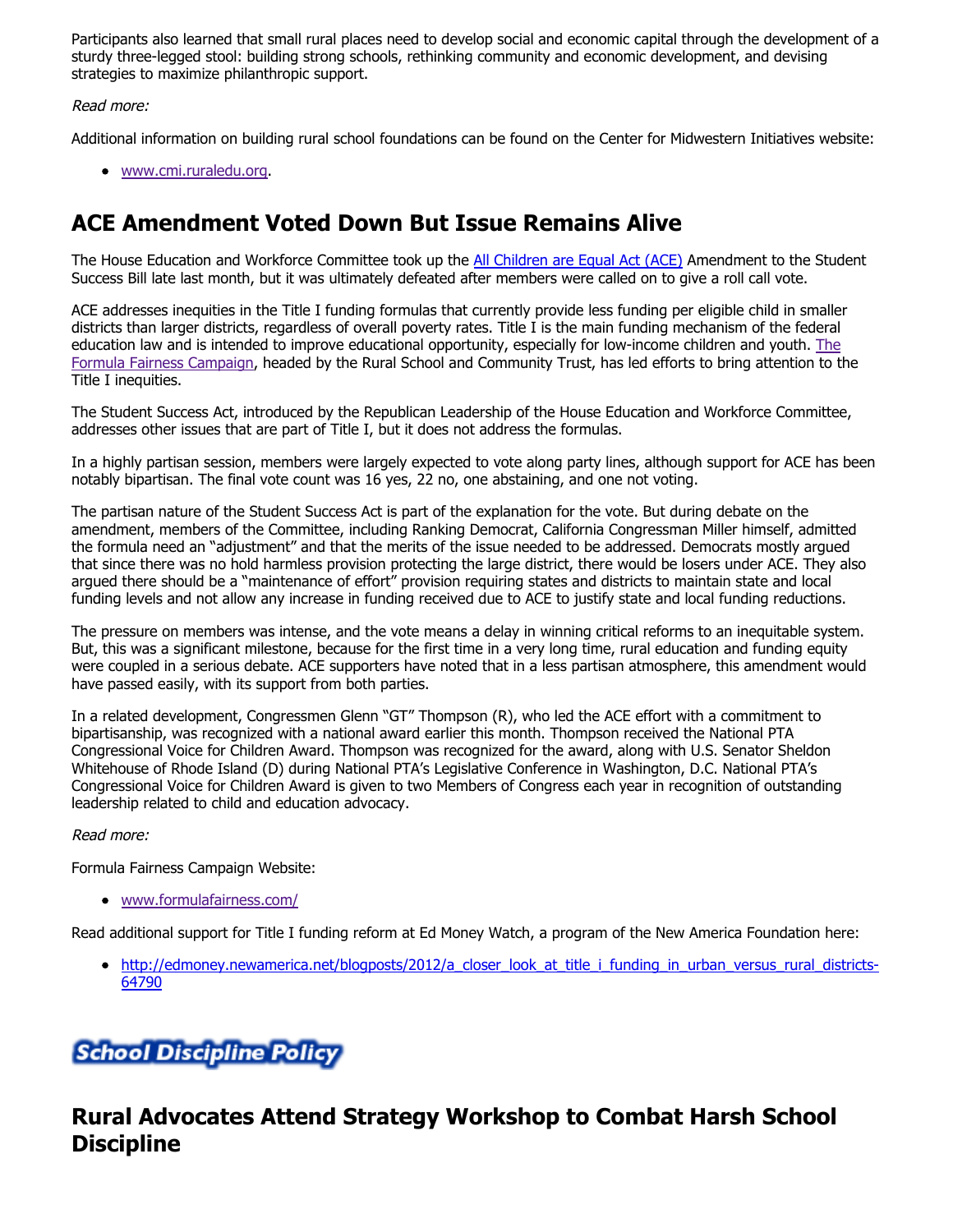Across the country community groups and others concerned about young people have begun to push back against the growing trend for schools to use severe and punitive discipline in response to non-violent student misbehavior. Many rural community residents have identified school discipline practices, especially harsh punishments that push students out of school, as a major concern. RPM's School Discipline Policy series highlights some of the issues in the national conversation about school discipline.

"These young people are just amazing," said Ms. Doris Mack, Executive Director of Families Supporting Families and a member of the North Carolina Rural Education Working Group (NCREWG). Ms. Mack and other members of the NCREWG were attending the Schoolhouse to Jailhouse Action Camp held at North Carolina Central University earlier this month, along with members of the South Carolina Rural Education Grassroots Group, and others from across the Southern states. "They are so skilled at showing how they create a plan and carry it out."

#### **Don't Miss These Related Articles**

- [School Discipline Reform Underway in](#page-3-0) Colorado
- [New Civil Rights Data Released](#page-4-0)

The Southern Regional ActionCamp is one of four such camps taking place around the country this year. The events are coordinated by the Advancement Project, in partnership with the Alliance for Educational Justice, Dignity in Schools Campaign, the Labor/Community Strategy Center, Padres & Jovenes Unidos, Youth United for Change, and local partners.

The overarching goal of the meeting was to connect participants with other youth and adults working to protect the right to an education. According to Advancement Project materials from the ActionCamp,

"The overuse of harsh zero-tolerance measures, police, and juvenile courts in addressing school disciplinary issues has led to the needless pushout and criminalization of countless youth across America. In response, a growing national movement has emerged to dismantle the School-to-Prison Pipeline. This grassroots-led effort has already achieved important victories, and the momentum for change is building, but there is much more to be done."

<span id="page-3-0"></span>Collaborative sessions included workshops on winning local campaigns, strategic communications, and movementbuilding. The conference was notable for the student leadership of workshops where the youth explained their accomplishments in reforming discipline polices and offered the tools they used in their work. Young people from the Dignity in Schools Campaign, Padres and Jovenes Unidos and Youth United for Change were among those leading workshops.

Padres and Jovenes Unidos (Parents and Youth United) from Denver, Colorado challenged participants to engage in power analysis to analyze the positions and roles of stakeholders on issues to better strategize for change. These young people have not only effected major reforms to district school discipline policies in Denver but are now working at the state level for similar changes for all schools in Colorado. See this month's related story on their work, "**[School Discipline Reform](#page-3-0) [Underway in Colorado](#page-3-0)**."

On the last day of the ActionCamp, about thirty people from North Carolina gathered to discuss next steps. The discussion was facilitated by Brandi Bynum of the North Carolina Advocates for Children and by Anthony Clark, Chairperson of the NCREWG. The group decided that the next concrete step in the state should be to circulate a petition in support of the "Raise the Age" campaign being led by Action for Children. North Carolina and New York are the only two states in the country that still allow young people under the age of 18 to be automatically processed into the adult criminal justice system instead of the juvenile system. Members of NCREWG are actively gathering names for the "Raise the Age" campaign.

Offering some final thoughts on the ActionCamp, Anthony Clark said, "The conference was an awe-inspiring, educational event. It was great to see so many young people take charge and demonstrate they have the skill and ability to lead the way on the School-to-Prison Pipeline issue."

### **School Discipline Reform Underway in Colorado**

A student discipline reform bill has been making its way through the Colorado Legislature this month, and supporters are optimistic about its chances of passage. The Smarter School Discipline Bill (Senate Bill 46) requires all school districts to incorporate graduated discipline as part of their policies and promotes alternatives to suspension and expulsion like Restorative Justice. (*Editor's note:* A graduated discipline approach restricts exclusionary punishments to more serious misbehaviors.) The bill also streamlines reporting of discipline incidents and would require new data be released on how students are disciplined. The Colorado Senate Education Committee has approved the bill and advocates are working for its hearing on the floor.

Colorado's rates of exclusionary discipline are very high, particularly for low-income students and students of color. Since the Columbine tragedy, "zero-tolerance" policies were enacted, and law enforcement personnel are a regular presence in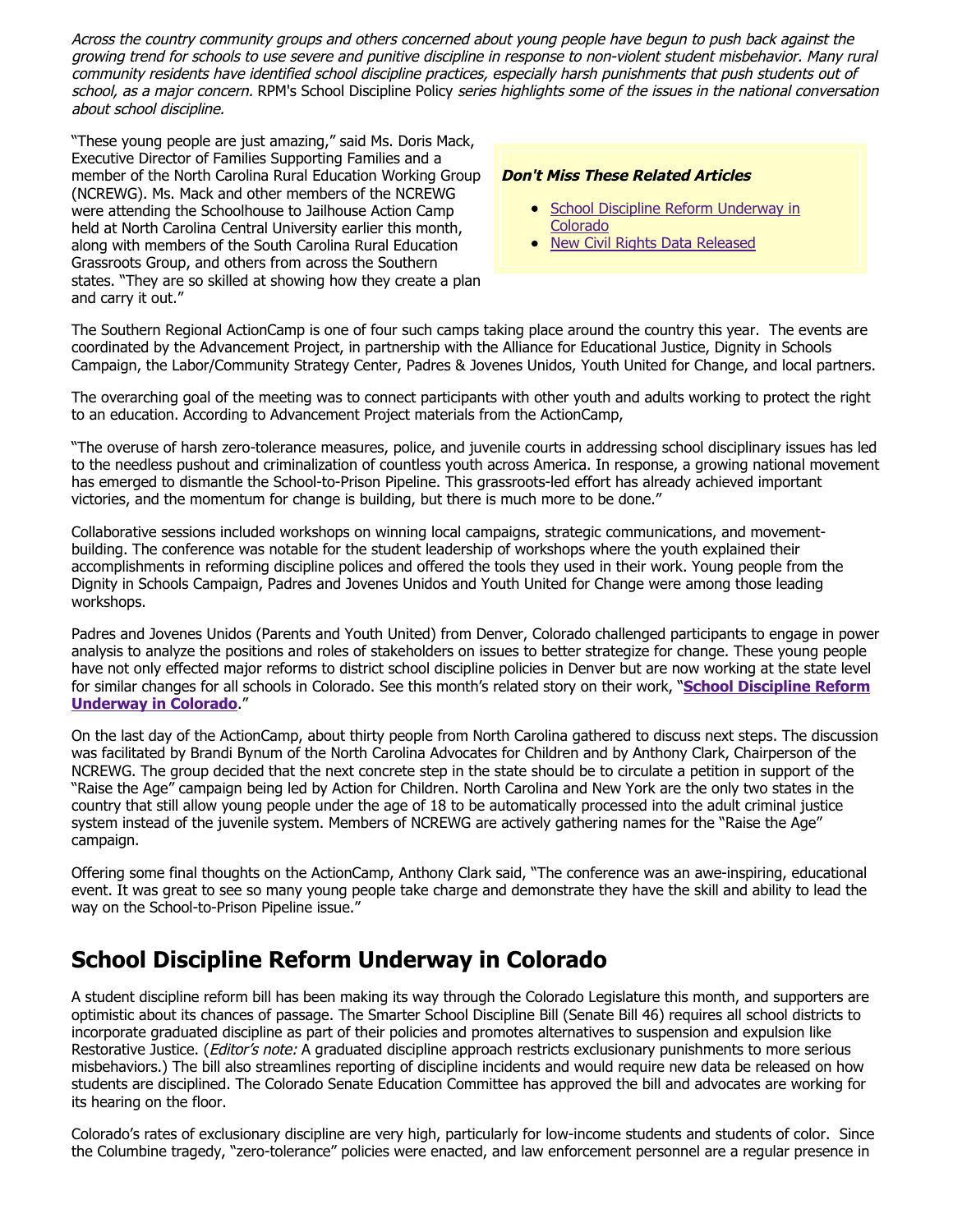public schools. Studies show 100,000 students across Colorado have been referred to police over the past 10 years for on-campus incidents.

Padres and Jovenes Unidos (Parents and Youth United) from Denver, has been at the forefront of the policy work to secure legislation authorizing a task force to study discipline issues in the state. The group worked to publicize the effects of exclusionary discipline on Colorado youth, and organized to advocate for state-level changes to the law permitting districts' use of suspensions, expulsions, and tickets to punish students. Last year, the Colorado Legislature authorized a School Discipline Task Force to hold hearings to investigate the practices and craft legislation for change. The multidisciplinary task force met last summer and fall. Senate Bill 46 is the result of their work. (See RPM coverage on the task force process [here](http://www.ruraledu.org/articles.php?id=2789) and [here](http://www.ruraledu.org/articles.php?id=2724).)

Prior to this statewide campaign, Padres and Jovenes Unidos had completed a five-year effort that included research, development of alternatives, negotiation, and collaboration to reduce dramatically the numbers of police citations and outof-school suspensions issued by the Denver Public Schools. That new school discipline policy directs school administrators to handle minor student misconduct, permits out-of-school suspension or expulsion only for serious misconduct, and requires schools to eliminate racial disparities in discipline, among other changes.

#### <span id="page-4-0"></span>Read more:

Local coverage of the Smarter School Discipline Bill:

- [www.ednewscolorado.org/2012/03/01/34098-discipline-bill-finally-moves](http://www.ednewscolorado.org/2012/03/01/34098-discipline-bill-finally-moves)
- <http://denver.cbslocal.com/2012/03/22/lawmakers-debate-school-discipline-overhaul/>

Read a copy of Colorado Senate Bill 46 here:

[www.cocapitolwatch.com/bill/1/SB12-046/2012/1/](http://www.cocapitolwatch.com/bill/1/SB12-046/2012/1/)

Editorial on SB12-046:

[www.denverpost.com/opinion/ci\\_20234696/guest-commentary-smarter-discipline-schools](http://www.denverpost.com/opinion/ci_20234696/guest-commentary-smarter-discipline-schools)

Padres and Jovenes Unidos website:

<http://padresunidos.org/>

# **New Civil Rights Data Released**

Most everyone agrees that schools should be safe and productive learning environments for all students. Ideally, communities work with schools to develop and implement disciplinary policies that create such environments and are widely believed to be transparent, appropriate, and fair. For schools and communities that are struggling with discipline issues, getting to the ideal takes effort, time, and data.

An important data source was updated this month. The U.S. Department of Education Office of Civil Rights (OCR) has released the much-anticipated second part of the 2009–2010 Civil Rights Data Collection (CRDC). This set of self-reported data — some of it broken out by disability status — covers such issues as college and career readiness, discipline, seclusion/restraint, school finance and student retention. Summary analysis released with the data confirms that minority students and students with disabilities face harsher discipline than other groups of students.

At present, data for 2009 are available on a school and school district basis through the 2009 District or School Reports tab, with the ability to compare districts through the Detailed Data Tab. Longitudinal data and state/national estimations for 2009 are marked "coming soon."

Read more:

OCR's website for the CRDC:

[http://ocrdata.ed.gov](http://ocrdata.ed.gov/)

The Department of Education's press release is here:

[www.ed.gov/news/press-releases/new-data-us-department-education-highlights-educational-inequities-around](http://www.ed.gov/news/press-releases/new-data-us-department-education-highlights-educational-inequities-around-teache)teache

You can read a summary of the major findings here:

<http://www2.ed.gov/about/offices/list/ocr/docs/crdc-2012-data-summary.pdf>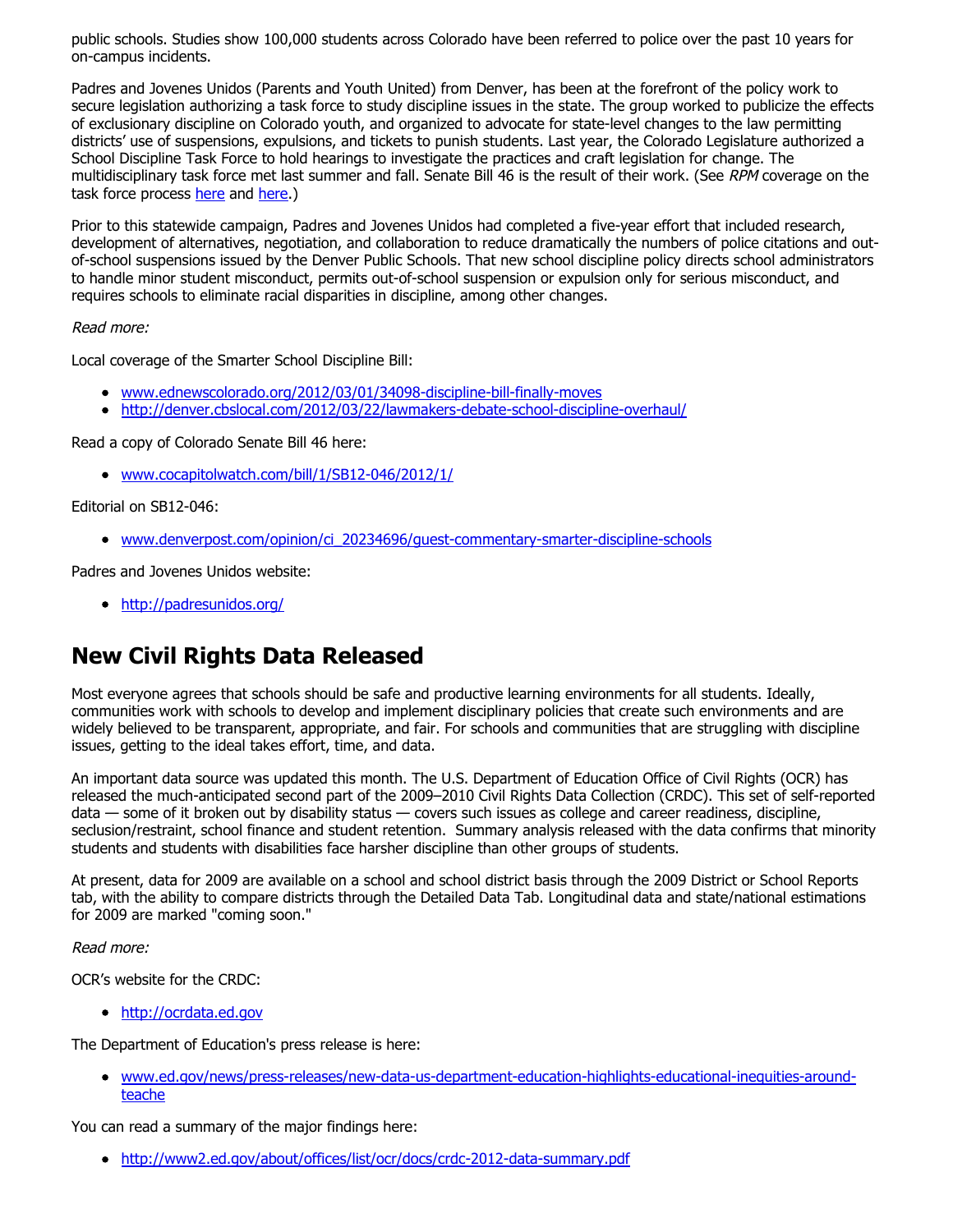National press coverage of the data release:

- [www.nytimes.com/2012/03/07/opinion/the-wrong-approach-to-discipline.html](http://www.nytimes.com/2012/03/07/opinion/the-wrong-approach-to-discipline.html)
- [www.washingtonpost.com/national/federal-data-show-racial-gaps-in-school](http://www.washingtonpost.com/national/federal-data-show-racial-gaps-in-school-arrests/2012/03/01/gIQApbjvtR_story.html)arrests/2012/03/01/gIQApbjvtR\_story.html



### **Idaho School Districts Will Absorb Declining Enrollment Cost**

Idaho's declining enrollment protection for school districts was taken up again in this year's legislative session, and although a new law has passed, districts that are losing students will absorb more of those costs than ever.

Last year, Idaho Governor Tom Luna decried the practice as funding "ghost students" and instead proposed a severance pay plan for teachers who lost jobs as a result of declining enrollment. Neither provision passed, but a last minute House bill reinstituted a one-year only 97% guarantee for state funding based on districts' prior year's enrollment. Read previous RSFN coverage [here.](http://www.ruraledu.org/articles.php?id=2708)

This year's compromise bill between public school supporters and legislators looking to cut school funding provides a 97% guarantee, but the local districts will bear the financial burden. All Idaho districts will pay into a fund based on enrollment, and districts that must access the declining guarantee will draw out needed money. Supporters have called the plan "districts helping districts."

Idaho's previous declining enrollment funding law guaranteed 99% of the previous year's state funding to schools, regardless of enrollment. Declining enrollment almost always results in higher per-pupil costs, since many educational expenses are fixed or nearly fixed. Small rural schools are especially vulnerable to problems associated with falling enrollment, since they have proportionally less leeway in finding cost-saving areas.

#### Read more:

Local coverage of the legislation:

- [www.khq.com/story/17164813/idaho-bill-restores-school-enrollment-protections](http://www.khq.com/story/17164813/idaho-bill-restores-school-enrollment-protections)
- [www.kmvt.com/news/local/New-Bill-Sets-Up-Saftey-Net-For-Idaho-School-Districts-144158495.html](http://www.kmvt.com/news/local/New-Bill-Sets-Up-Saftey-Net-For-Idaho-School-Districts-144158495.html)
- [www.cdapress.com/news/local\\_news/article\\_812d8964-6c73-11e1-8763-001871e3ce6c.html](http://www.cdapress.com/news/local_news/article_812d8964-6c73-11e1-8763-001871e3ce6c.html)
- [www.spokesman.com/blogs/boise/2012/mar/14/senate-ed-backs-house-passed-bill-97-protection-school-districts](http://www.spokesman.com/blogs/boise/2012/mar/14/senate-ed-backs-house-passed-bill-97-protection-school-districts-own-expense/)own-expense/

Read the bill here:

[www.legislature.idaho.gov/legislation/2012/H0603.pdf](http://www.legislature.idaho.gov/legislation/2012/H0603.pdf)

### **Budget and Policy Debate in Alaska Influenced by Finance Litigation**

Only a few days remain in Alaska's 2012 legislative session, and members are trying to reach agreement on how to increase funding to schools while maintaining compliance with the rulings and settlement agreement in the Moore lawsuit that require resources for specific purposes.

Earlier this year, plaintiffs in that suit agreed to an \$18 million settlement that would provide funding for targeted projects to help the state's lowest performing districts. Earlier rulings by the judge in the case found the state was not providing adequate intervention in districts with struggling schools, and also that the state should provide pre-K in those districts. (See previous RSFN coverage [here.](http://www.ruraledu.org/articles.php?id=2850))

A major point of disagreement among Alaska House members, Alaska Senate members, and Governor Sean Parnell is whether schools need a one-time boost in funding based on estimates of inflation-driven increases for next year, or whether the state's Base Student Allocation (BSA) should be increased. Governor Parnell and the House made proposals which would provide \$30 million for districts' energy and transportation costs, which are based on estimates of inflationary increases for next year. Meanwhile, the Senate has passed legislation that boosts funding by \$30.6 million this year through Alaska's Base Student Allocation, which would be the first of three years of automatic increases. A separate Senate bill would increase transportation funding another \$8 million.

Public school leaders and supporters of the Senate plan prefer the BSA increase to a single appropriation. This debate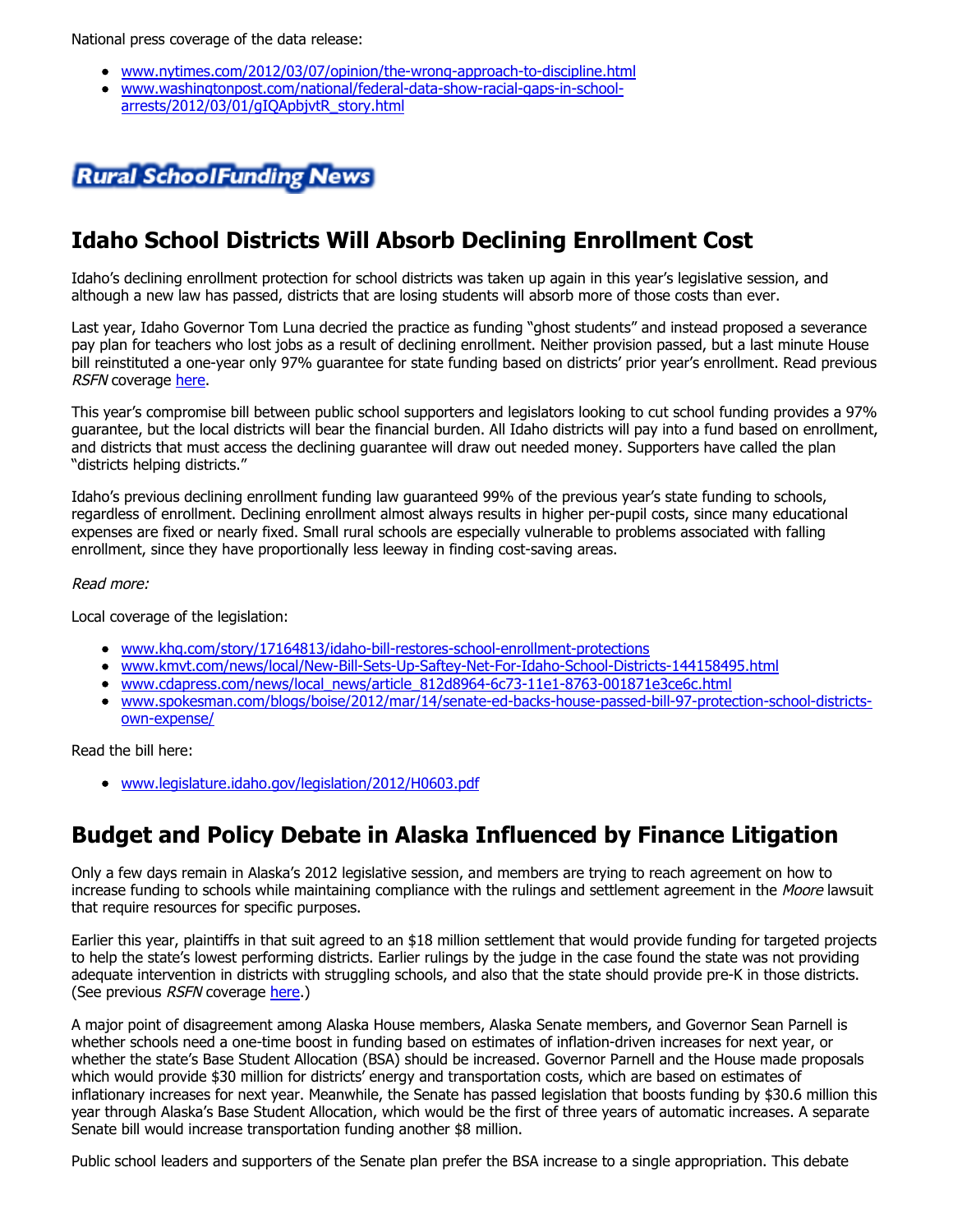highlights the difference for rural schools in one-time infusions of money as a substitute for funding schools through a strong foundation formula that is sensitive to the needs of individual school districts. BSA is Alaska's foundation formula. (Editor's Note: You can read more about components of a strong rural school funding system, including foundation formulas, in our earlier RPM series beginning [here.](http://www.ruraledu.org/articles.php?id=2467))

The Moore adequacy lawsuit did not find a constitutional violation in Alaska's school funding decision, but in the lack of support remote and rural districts were receiving to improve student's academic success. Better intervention services, mentoring and remediation programs, teacher supports, and pre-K were all part of various orders made by the judge in the case. Ultimately, the plaintiff coalition settled the case with the understanding that the legislature would fund \$18 million toward the defined programs, and legislators have stopped cuts to pre-K and mentoring programs in prekindergarten and teacher mentoring programs to avoid violating the settlement.

Also at issue in the 2012 Legislature is the method for state intervention in struggling districts. Judge Sharon Gleason had ruled that the state was not doing enough to make sure that districts had the resources they needed to help students pass high school exit exams and graduate. Legislators wanted to repeal the intervention system, saying that there was a disconnect between state-appointed staff with decision making authority and local district officials, parents, and community. The current legislation now includes mandated community involvement.

The Alaska House is holding hearings that will include consideration not only of current bills and the Governor's budget proposal, but also general discussion about Alaska's education funding future. One additional late-breaking bill in the Senate that may make a difference for Alaska schools is a budget request from University of Alaska researchers to conduct a school finance study in the state.

The Legislature is scheduled to adjourn April 15.

#### Read more:

Description of the Moore settlement terms by the director of the plaintiff coalition:

[www.adn.com/2012/02/25/2337007/settlement-gives-struggling-students.html](http://www.adn.com/2012/02/25/2337007/settlement-gives-struggling-students.html)

Coverage of the budget and legislative action on education funding:

- [www.adn.com/2012/03/07/2358290/parnell-wants-one-time-funding.html](http://www.adn.com/2012/03/07/2358290/parnell-wants-one-time-funding.html)
- <http://juneauempire.com/state/2012-03-08/parnell-adds-303m-school-funding>
- [www.adn.com/2012/03/19/2380065/education-funding-oil-taxes-on.html](http://www.adn.com/2012/03/19/2380065/education-funding-oil-taxes-on.html)

Discussion about the programs mandated in the Moore ruling and settlement:

<http://juneauempire.com/state/2012-03-14/house-finance-takes-operating-budget>

Details about the school funding study proposal:

[www.adn.com/2012/03/28/2395474/ua-researchers-seek-to-study-alaska.html](http://www.adn.com/2012/03/28/2395474/ua-researchers-seek-to-study-alaska.html)

### **Trial Date in Kansas School Funding Suit Looms Large**

For several months, Sunflower State residents have heard about Governor Sam Brownback's plans to overhaul the state's school funding formula which include major changes in both how monies for schools are collected and how they are distributed. (See previous RSFN coverage [here.](http://www.ruraledu.org/articles.php?id=2810)) The governor has said publicly that he hopes his changes will settle issues of underfunding in the state, and remove any basis for the suit.

But an attorney for the plaintiff districts says Brownback is attempting an "end run" around the process of actually determining education costs in the state. John Robb, one of the attorneys representing the districts in the Gannon finance case, says that the funding formula is not the problem for schools. He and other public school supporters point out that the cuts made since the final Montoy school finance decision in 2006 have placed the state in violation of the constitution.

In that decision, the Kansas Supreme Court ordered the state to follow a three-year funding plan that reflected education costs as measured by a study commissioned by the Kansas Legislature. However, in ensuing years, hundreds of millions of dollars have been cut from school budgets.

This year, there has been a bipartisan effort in the state senate to increase school funding by as much as \$50 million next year using the current formula. Per pupil, that would mean an additional \$74. Rural schools and students have taken part in lobbying for the increase, and advocates on this issue point out that significant staffing and program cuts have resulted from the long series of annual budget cuts. Rural districts hoped that at least a portion of the additional funding would be provided through "equalization programs" which help to offset relative local wealth, but that provision did not survive the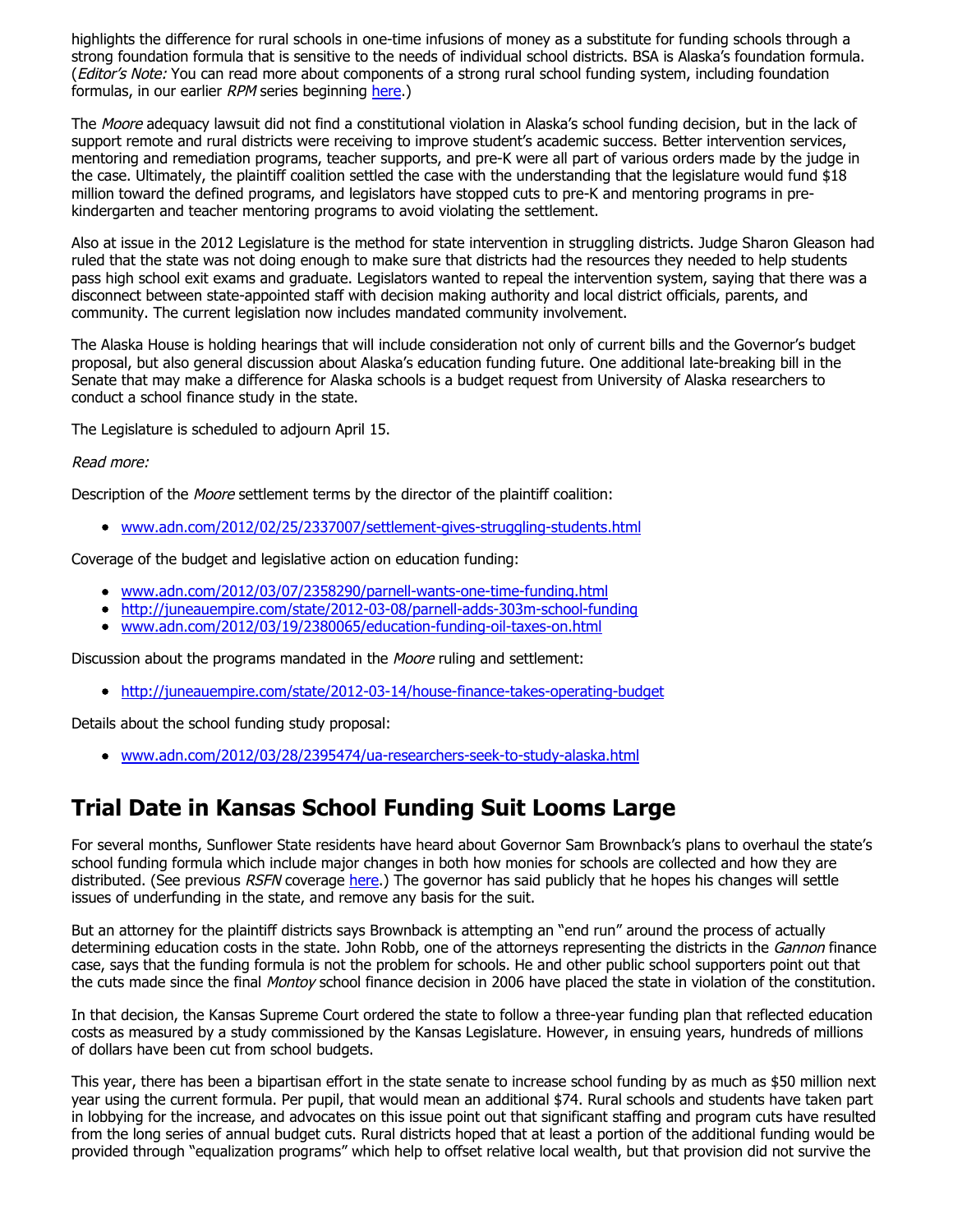legislative crossover process.

Notably, the Brownback proposal, currently pending in the Senate — stalled, but not dead for the session — would remove property tax caps and the weighting factors in the current formula for various school district factors such as poverty and the number of English Language Learners, for example. (Editor's note: For a more detailed explanation about weighting factors, see our earlier RSFN series [here.](http://www.ruraledu.org/articles.php?id=2657)) School district stakeholders have pointed out that overreliance on local property tax revenues was a major contributor to the inequity which precipitated the Montoy suit initially.

Also, again this session, litigation detractors in the Kansas House proposed a constitutional amendment which would have prevented state courts from ordering the legislature to increase funding for public schools. That legislation failed by a close margin after winning a preliminary floor vote the previous day.

Read more:

Comments on lawsuit:

[www2.ljworld.com/news/2012/feb/27/school-finance-lawsuit-looms-over-legislature/](http://www2.ljworld.com/news/2012/feb/27/school-finance-lawsuit-looms-over-legislature/)

Coverage on legislative work on school finance:

- [www2.ljworld.com/news/2012/mar/02/statehouse-live-bi-partisan-school-finance-plan-in/](http://www2.ljworld.com/news/2012/mar/02/statehouse-live-bi-partisan-school-finance-plan-in/)
- [www2.ljworld.com/news/2012/mar/06/school-funding-no-1-priority-group-parent-lobbyist/](http://www2.ljworld.com/news/2012/mar/06/school-funding-no-1-priority-group-parent-lobbyist/)
- [www.hpj.com/archives/2012/mar12/mar12/0308RuralSchoolsTestifysr.cfm](http://www.hpj.com/archives/2012/mar12/mar12/0308RuralSchoolsTestifysr.cfm)
- [www2.ljworld.com/news/2012/mar/20/senate-advances-school-finance-plan/?kansas\\_legislature](http://www2.ljworld.com/news/2012/mar/20/senate-advances-school-finance-plan/?kansas_legislature)

#### Read the legislation here:

[www.kslegislature.org/li/b2011\\_12/measures/documents/hb2200\\_03\\_0000.pdf](http://www.kslegislature.org/li/b2011_12/measures/documents/hb2200_03_0000.pdf)

Coverage on proposed constitutional amendment:

- [www2.ljworld.com/news/2012/mar/27/statehouse-live-house-advances-proposed-constituti/](http://www2.ljworld.com/news/2012/mar/27/statehouse-live-house-advances-proposed-constituti/)
- [www.kansas.com/2012/03/28/2274772/proposed-amendment-on-school-funding.html](http://www.kansas.com/2012/03/28/2274772/proposed-amendment-on-school-funding.html)

Website of a Kansas rural district coalition working at the Statehouse:

[www.schoolsforqualityeducation.com/](http://www.schoolsforqualityeducation.com/)

# Grap

### **School Safety Measures: Violent Victimization at School**

# Rate (per 1,000 students) of Violent Victimization at School